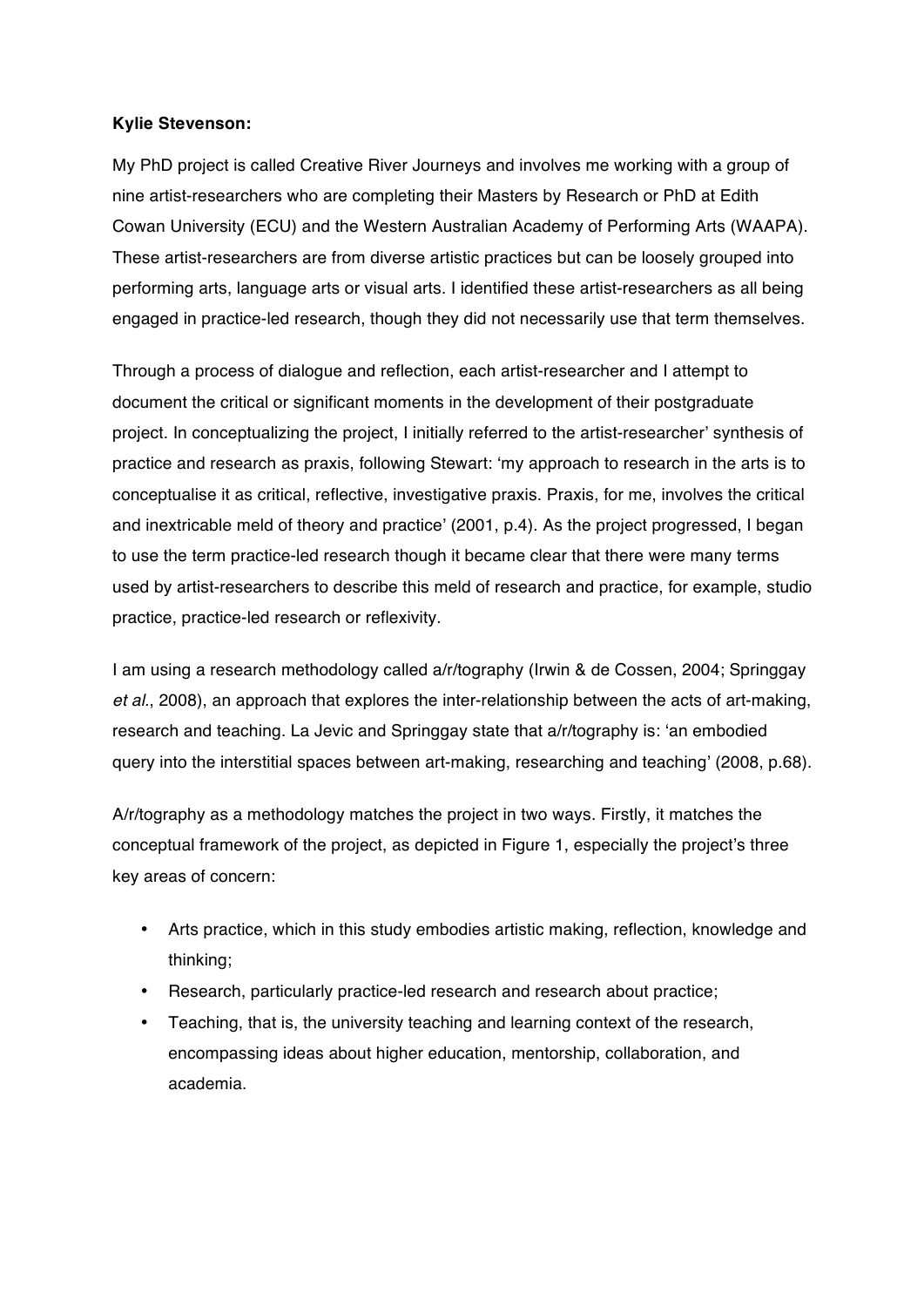CREATIVE RIVER JOURNEY INQUIRY INTO PRAXIS IN AN A/R/TOGRAPHY CONTEXT



Figure 1: Creative River Journey Project conceptual framework

Secondly, a/r/tography matches my past professional and higher education expertise and best brings into play the polyphonous nature of my artist-researcher-teacher identity. In this way, a/r/tographer means I am concurrently:

- Artist: I have a background in practice-led research in creative writing. Part of my responses to my research findings are as a poet;
- Researcher: I have had extensive training in qualitative research methodology;
- Teacher: I have a lengthy background as an educator, and a lifelong interest in the transformative power of education.

The Creative River Journey project draws its title from the chart that I use to document my participants' creative practice called the River Journey chart. This chart has been applied in previous research projects, for example, interviews with children about their experiences of music (Burnard, 2000) and with arts educators to identify key influences in their career choices (Kerchner, 2006) and is illustrated in figure 2 below.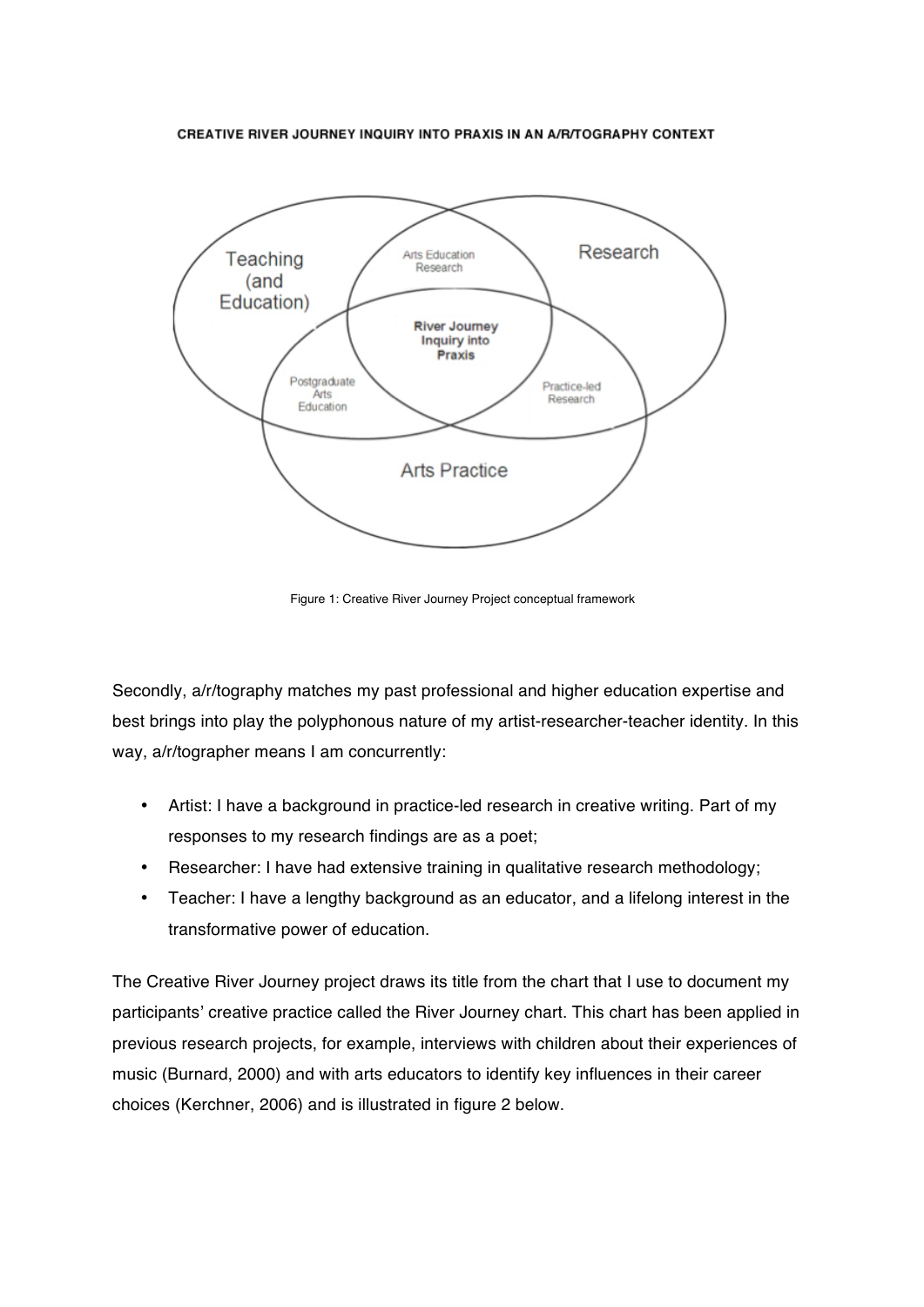# **Creative River Journey: A critical moment river journey** chart

(adapted from Kerchener, 2006, p. 128)

| Name.<br>Artwork/Performance/Text | Date. |
|-----------------------------------|-------|
|                                   |       |
|                                   |       |
|                                   |       |
|                                   |       |
|                                   |       |
|                                   |       |
|                                   |       |
|                                   |       |
|                                   |       |
|                                   |       |
|                                   |       |
|                                   |       |
|                                   |       |
|                                   |       |
|                                   |       |
|                                   |       |
|                                   |       |
|                                   |       |
|                                   |       |
|                                   |       |

Figure 2: Creative River Journey (for data capture in interviewing)

The charting of critical moments into a coherent narrative via the Creative River Journey tool combines the visual and the textual and it provides opportunities for deep reflection by the research participant. Burnard states: 'Like rivers, the words start to flow because the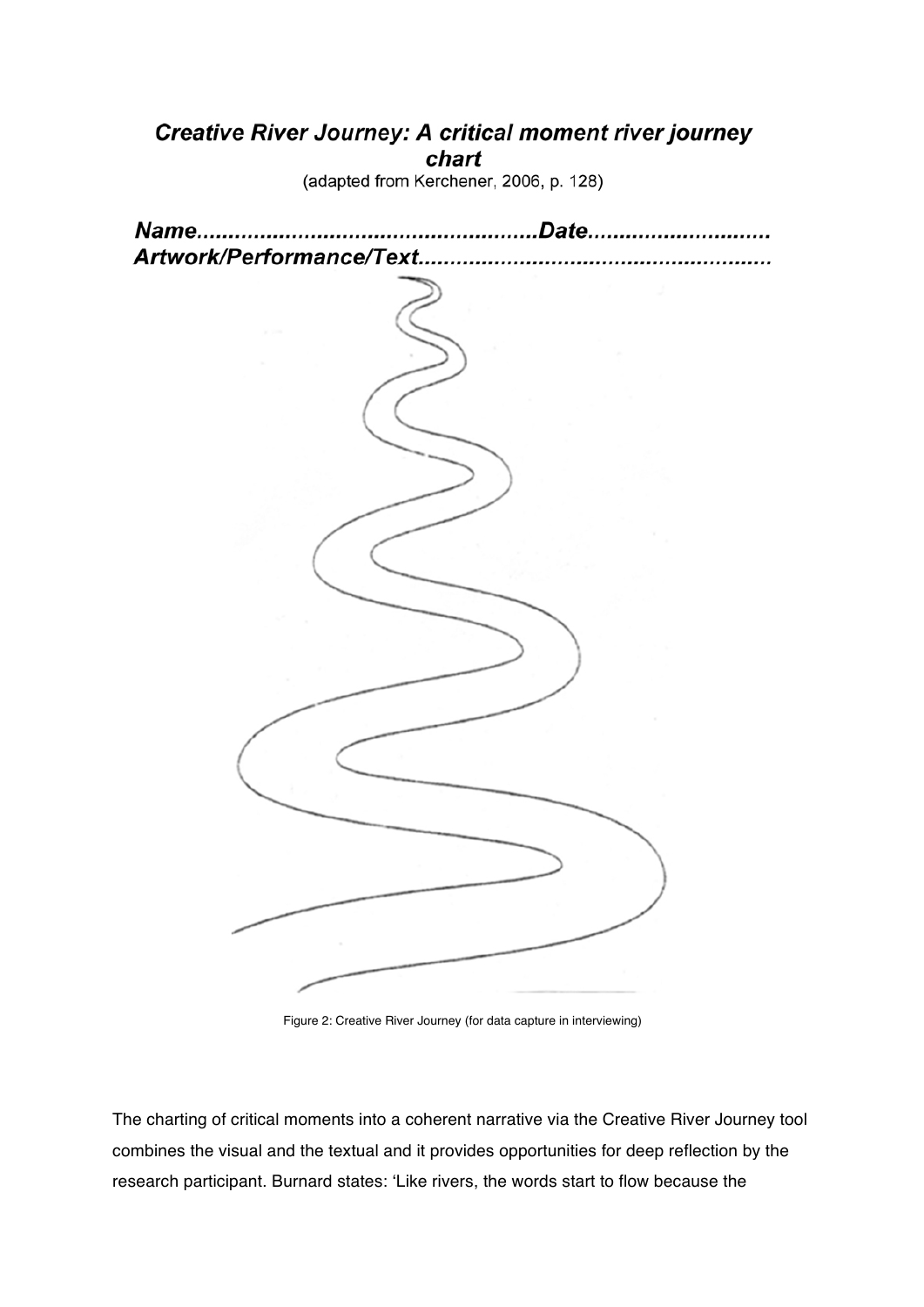participants, either on their own or with the help of their tutor/teacher or researcher, draw them in ways that they own and feel [are] appropriate.' (2004, p.8)

There have been three phases to the Creative River Journey project. In the first phase, I coconstructed with the research participants a record of the critical moments experienced whilst developing one work of art or one contained aspect of their practice.

In the second phase, I asked the research participants to independently construct their own record of the critical moments experienced whilst developing another work of art or aspect of their practice, using the Creative River Journey model. In this phase, I also included the possibility that the artist-researcher may use their own established method of reflection on the critical moments in their practice, for example, a reflective learning journal (Moon, 1999; Kerchner, 2006), or a visual journal (La Jevic & Springgay, 2008). In the third phase of the study, I asked the research participants to engage in a group process of collaborative reflection in which they shared their experiences of the Creative River Journey.

These three phases of my study engaged artist-researchers in a process of reflection on their arts practice in the research higher degree context. In designing the Creative River Journey project with process and reflection at its heart, and through an a/r/tography framework, I make clear that being in 'process' rather than examining 'a process' is important, as Winter, Belliveau and Sherritt state: 'In a/r/tography, process matters. This is because meaning is alive – always moving, always growing. A/r/tographers view constructions of knowledge as infinite and in-process' (2009, p.8).

The reflection on and in-process within the Creative River Journey project is also informed by Burnard's work on reflective arts practice:

Reflective arts practice, as with educational practice, features on the spot judgments, criticizing, restructuring, and testing of intuitive understanding of experienced phenomena [...] but what is different in *reflective arts practices* is the involvement of mutuality, engagement with artistic materials, multiple perspectives, individual style, and transformative participation in artistic endeavours in which reflective processes are central. (2006, p.10)

In a text guiding art and design students on the research process. Gray and Malin provide an excellent description of reflective practice as a means for transformative learning: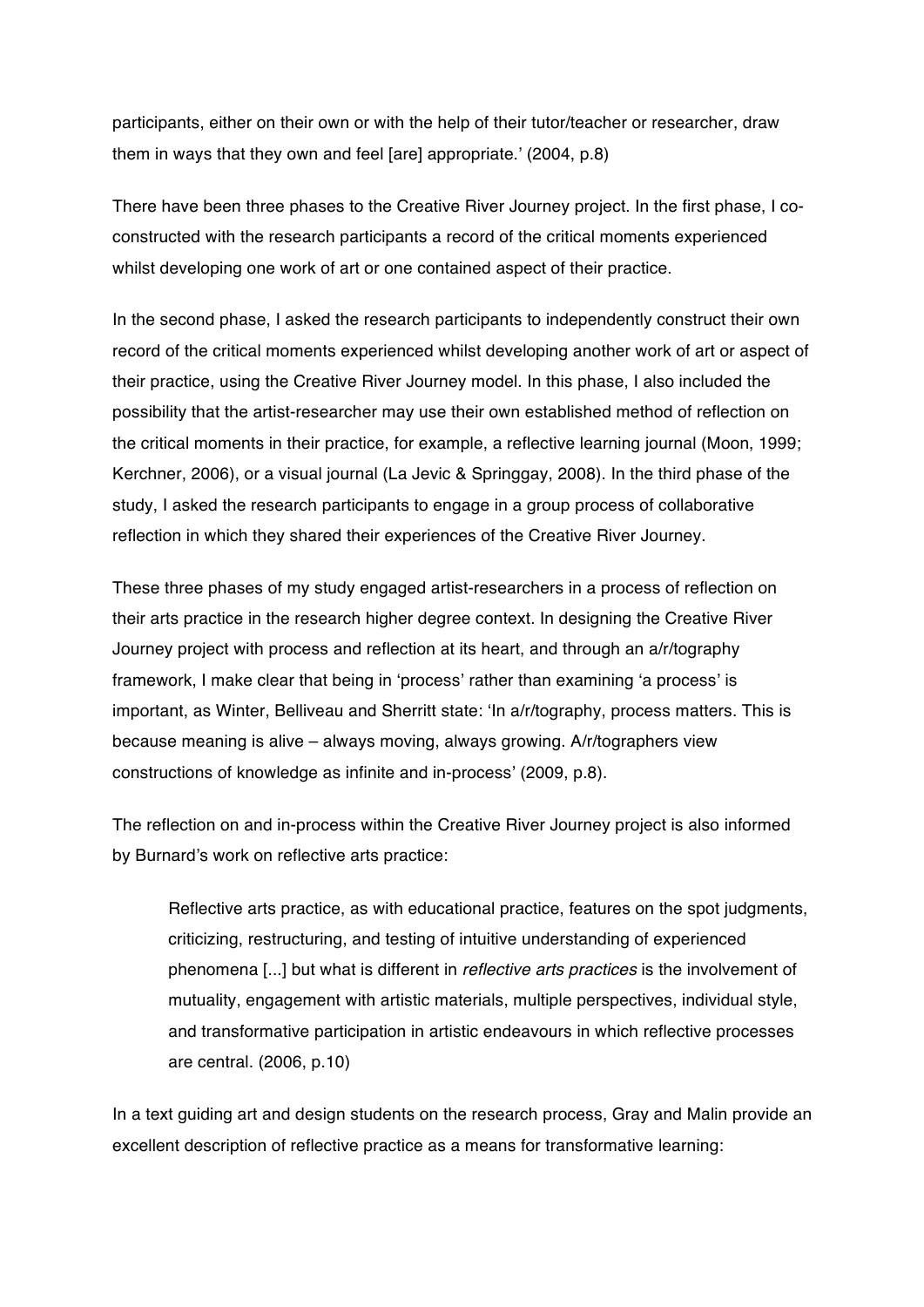We learn most effectively by doing – by active experience, and reflection on that experience. We learn through practice, through research, and through reflection on both. This active and reflective learning makes a dynamic relationship between practice and research. Practice raises questions that can be investigated through research which in turn impacts on practice. (2004, p.1)

I have sought to elucidate the dynamic relationship between practice and research through the reflective arts practice in the Creative River Journeys project. This project is not seeking a snapshot of each artist-researcher's practice but instead aims for collaborative knowledge construction. Critical moments documented on the Creative River Journey chart are points of opening and expansion of knowledge for both the artist-researcher and myself.

One of the interesting findings from the project so far has been to do with terms applied to the artist-researchers' practice. As my participants are themselves conducting research, they are often arriving at an understanding of the dynamic relationship between practice and research, and some are yet to use many of the terms that could be used to describe this such as practice-led research, praxis, reflective arts practice and reflexivity. Whilst I have chosen to use the term reflective arts practice to describe the reflection in and on the act of creation, and practice-led research to describe the art-research nexus, reflexivity is a term used frequently by visual arts researchers at ECU and described thus: 'adopting a reflexive viewpoint allows an understanding of the creative process from a subjective viewpoint, revealing the dynamic relationship between the context, the construction and the articulation of the act' (Crouch, 2007, p.108).

I have used the term practice-led research (Barrett & Bolt, 2007; Haseman, 2007; Smith & Dean, 2009) to describe research by the artists across disciplines in my project, even when the artist-researchers themselves do not, as I see it as the most appropriate descriptor of their methodological framework. In doing so, I am informed by Haseman who suggests that 'of all the emerging nomenclatures, […] Gray's "practice-led" research is an effective and serviceable term' (2007, p.147). Haseman, like many others, cites the work of Gray for a definition of practice-led research:

Firstly, research that is initiated in practice, where questions, problems, challenges are identified and formed by the need of the practice and practitioners; secondly, that the research strategy is carried out through practice, using predominantly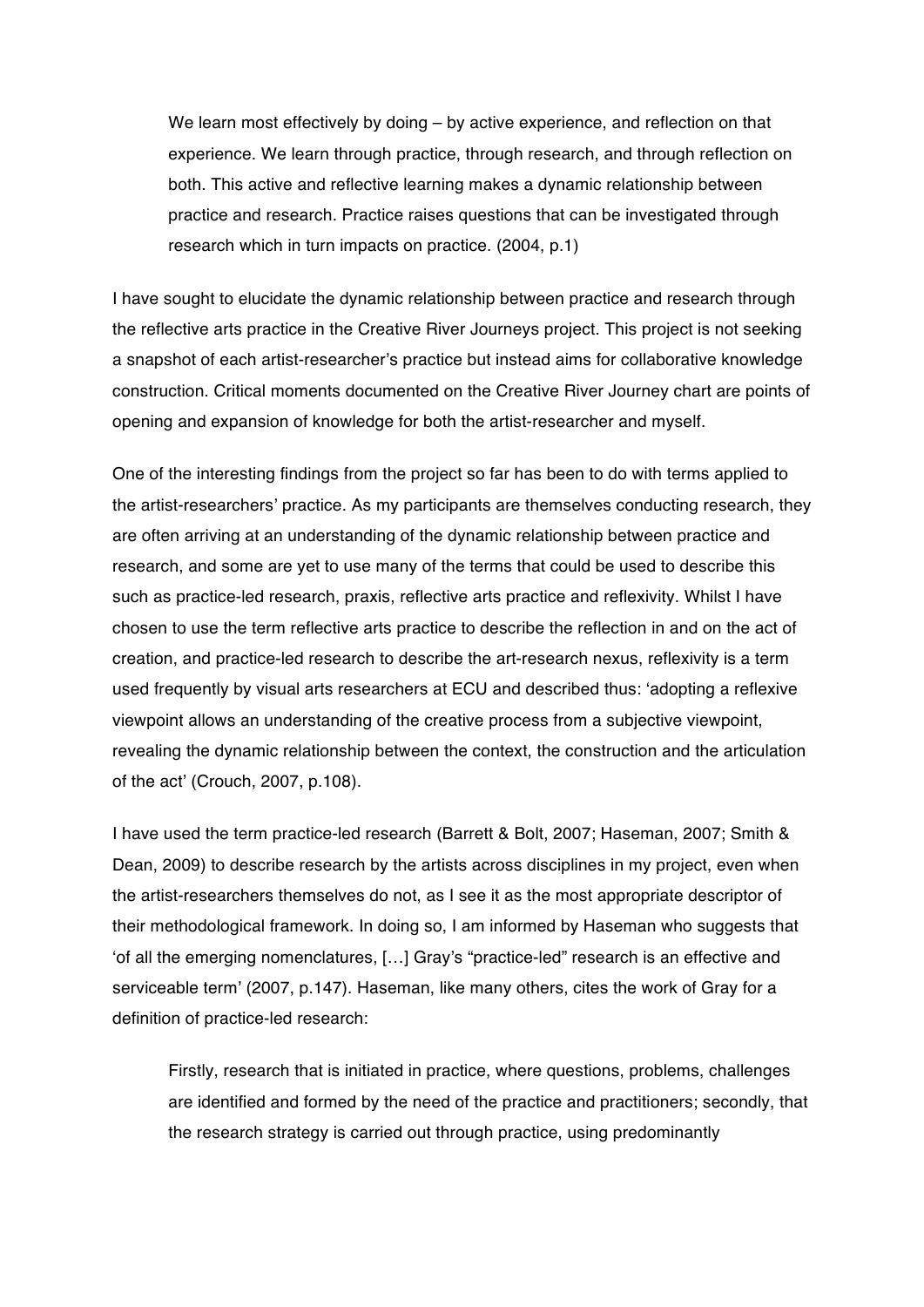methodologies and specific methods familiar to us as practitioners. (Gray, 1996, p.3, cited by Haseman, 2007, p.147)

The best way to illustrate how the Creative River Journey project captures critical moments in practice-led research and elucidates the dynamic relationship between practice and research is by way of one of my artist-researchers who is co-author of this paper: Sue Girak. Girak is a conceptual artist, educator and research student with a deep interest in environmental sustainability and reuse of materials.

She is as an artist-researcher-teacher actively synthesising these three aspects in her own Masters project and teaching. Her participation in the project has been instrumental in giving breadth to the idea of teaching in a/r/tography, so that I now think of teaching, as it is described by Irwin *et al.,* as 'rhizomatic relations of living inquiry'.

A/r/tography is one of many emerging forms of inquiry that refer to the arts as a way of researching the world to enhance understanding. Yet it goes even further by recognizing the educative potential of teaching and learning as acts of inquiry. Together the arts and education complement, resist and echo one another through rhizomatic relations of living inquiry. (Irwin *et al.*, 2006, p.70)

In the first phase, I documented the critical moments in the participant's practice in an hour and a half long interview, completing the Creative River Journey chart you will see in figures 3 and 4.

In this interview, Girak was often able to identify turning points in her project's development herself quite clearly. 'Turning points' could be related directly to the bends in the river used as a metaphor for the creative process in the Creative River Journey chart. For example, at the start of the interview when we were discussing what influenced her decision to do her Masters project, she stated:

What led me to doing the degree was my BA, and I suppose the turning point was when I was looking at environmental issues and I ... did a few pieces of work and they were commentary on global warming and one piece of work was called 'Five Degrees' which was a Shibori piece. (Girak, June 23, 2011, personal communication).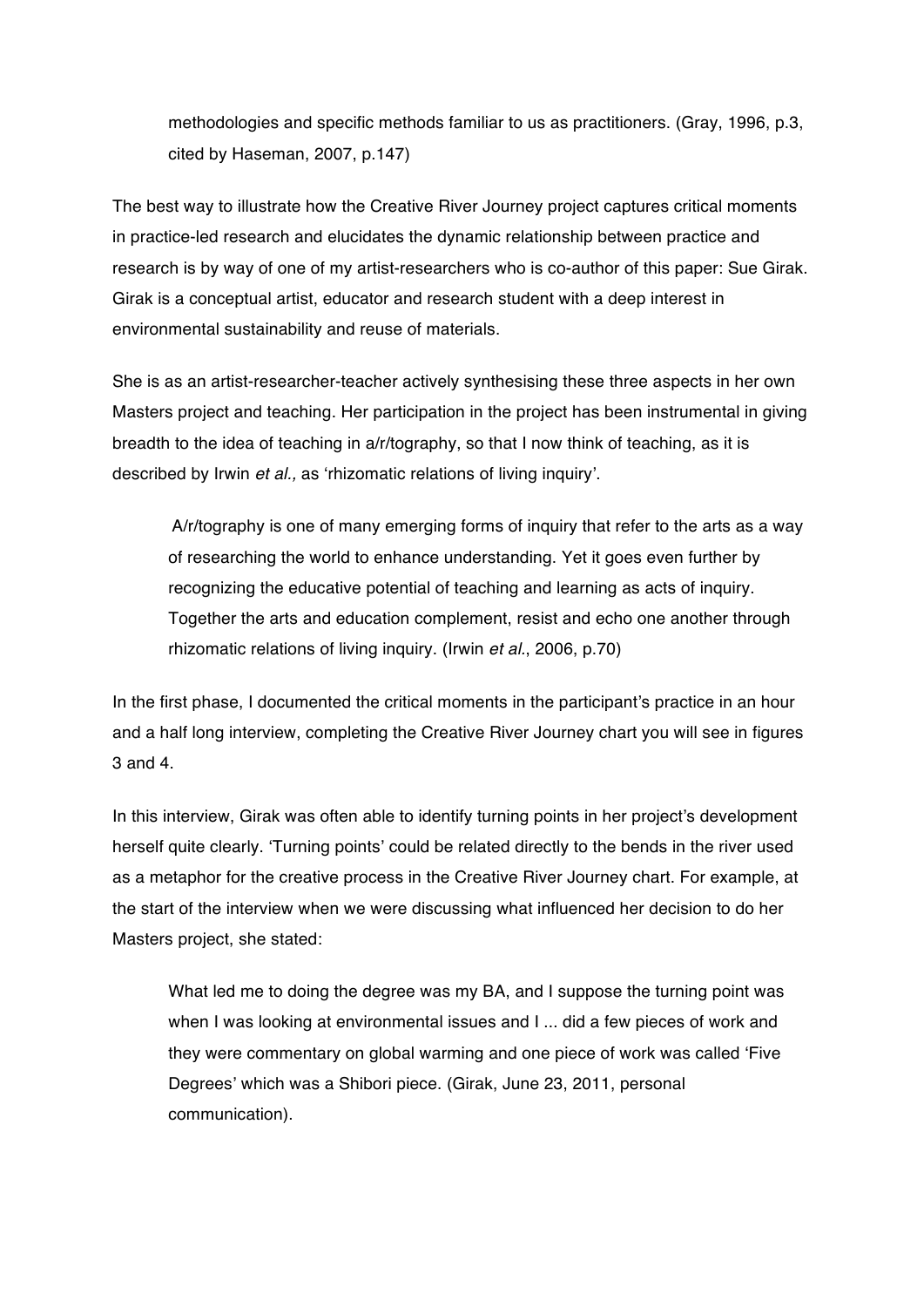At other times, Girak communicated her critical moments in her own turn of phrase, for example, 'it struck a chord'. In this documented moment, she made complex connections between reading theory, her own sense of self, and her art practice:

I heard about Clive Hamilton so I wanted to read *Affluenza*. So I read *Affluenza* and it started talking about that need to consume and that sickness that we have to buy and consume. And I never thought I was a real consumer […] and it struck a chord with me because we built this house that people would call a McMansion, and I was starting to think 'ooh, that's not who I thought I was, but obviously I am'. So in my head I didn't think I was this huge global footprinter but in my actions I am. So that's where I was struggling with the work (Girak, June 23, 2011, personal communication).

Girak was also able to clearly reflect on critical moments in her professional identity as an art educator. The following shows her noting the beginning of a mentoring relationship with a colleague who influenced her choice to explore her art education practice in academia:

I was hanging [my final BA exhibition] – this is a life-defining moment, I tell you – I was hanging my artwork up and she worked with my supervisor and she said "Do you know of any…[art teachers]? […] and so [my supervisor] said to me 'Would you like to do two days a week?' (Girak, June 23, 2011, personal communication).

The participant will now discuss her participation in the Creative River Journey project from her perspective.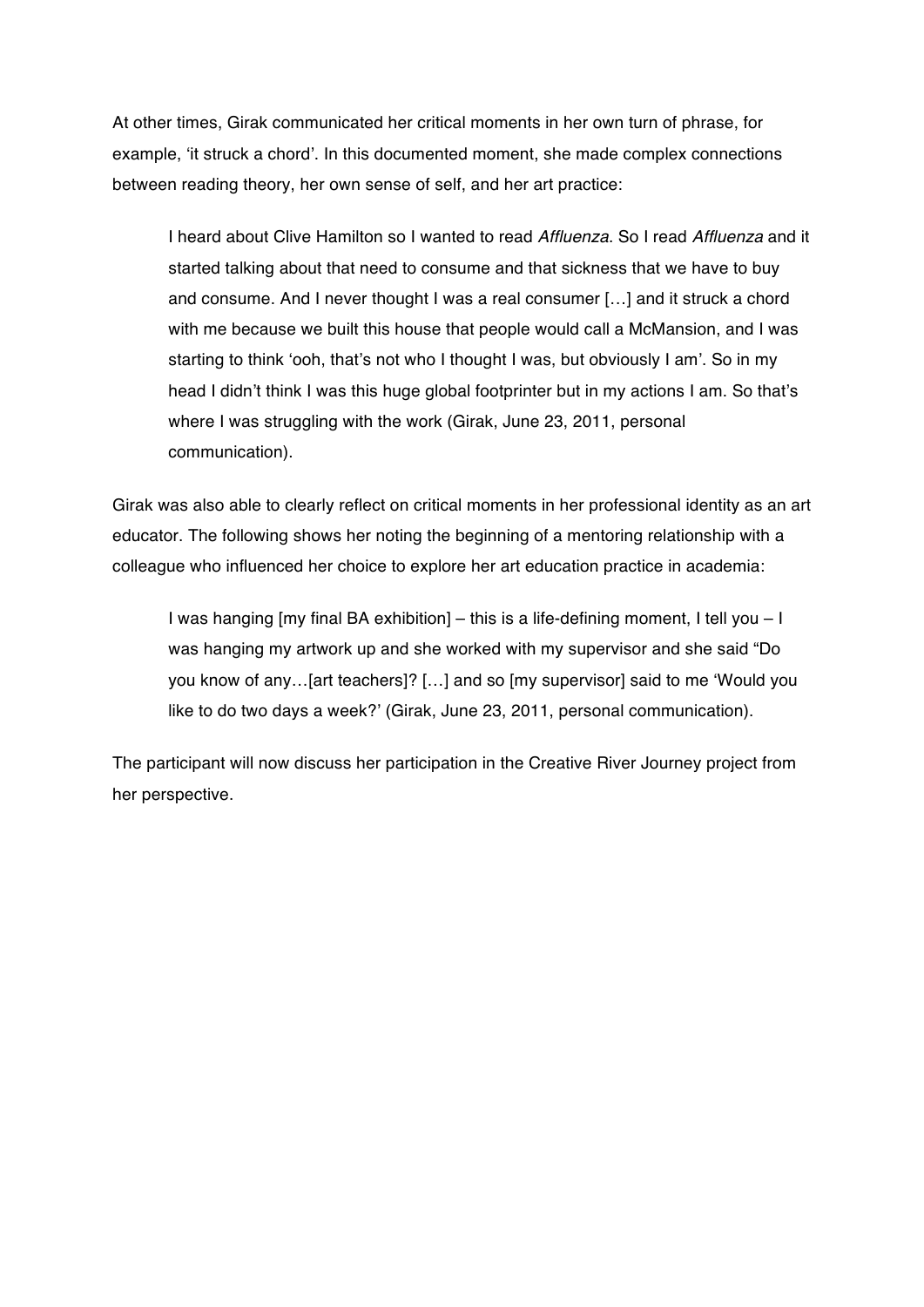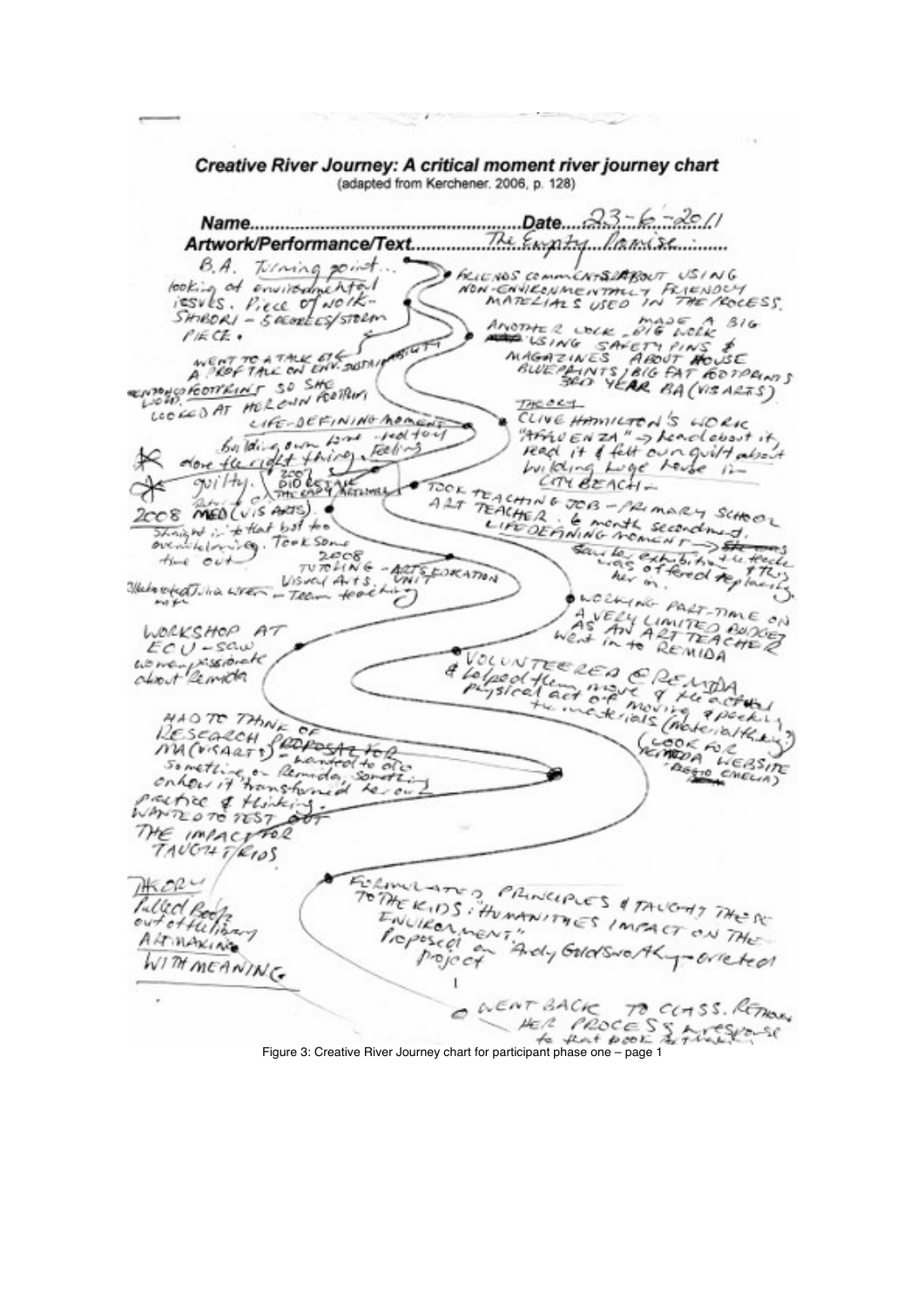RESEARCH PROBOSAL APPLIES. seek project, incl visit to at gallery<br>Remola, the artimeter at exhibition  $10$ SCRENDIAN THE OVTZOMG Sustainability was disagranted told at the school CHANGE IN THEM<br>WAY SHE TWEAT<br>ALT: frees in<br>Hunter of the KNEE JERK TEACHERS' BEACTION inposed concept) GAVE UP TEACHING the school soperation closfool with the own phrospphy  $SMOP_{I}NC_{I}BAGS$   $R_{ON}$ **LIENT BACK TO** MA. BING FLYWIRE. artist/friend said MALLBING thy were passe Maale THE EMPTY PROMISE Made a yew made a veco Vectoril Terry everally boxes of nothing FRIEND AVE HERE AN "OLD" WORK CUPPENTLY AUT OUN<br>for the Research **BOXES LIERE** DIFFERENT FUNSY CEMBRING DIFFELE NT. FLIMS THE SAME<br>POXES DIDN'T HAVE THE SAME MATERIALITY 20 BAGE = υ QUESTIONS ABOUT HOW TO SHOW THE WORK Time ing Reference: p. 128, Kerchener, J. (2006). Tools for developing Reflective Skills', in Burnard, P. and Hennessey, S. Eds., Reflective Practices in Arts Education, Springer: The Netherlands, pp123-135. Creature Problem Sola Retail Therapy Artural Model BATES empodied Affleena  $Conແ $A$$ 

Figure 4: Creative River Journey chart for participant phase one – page 2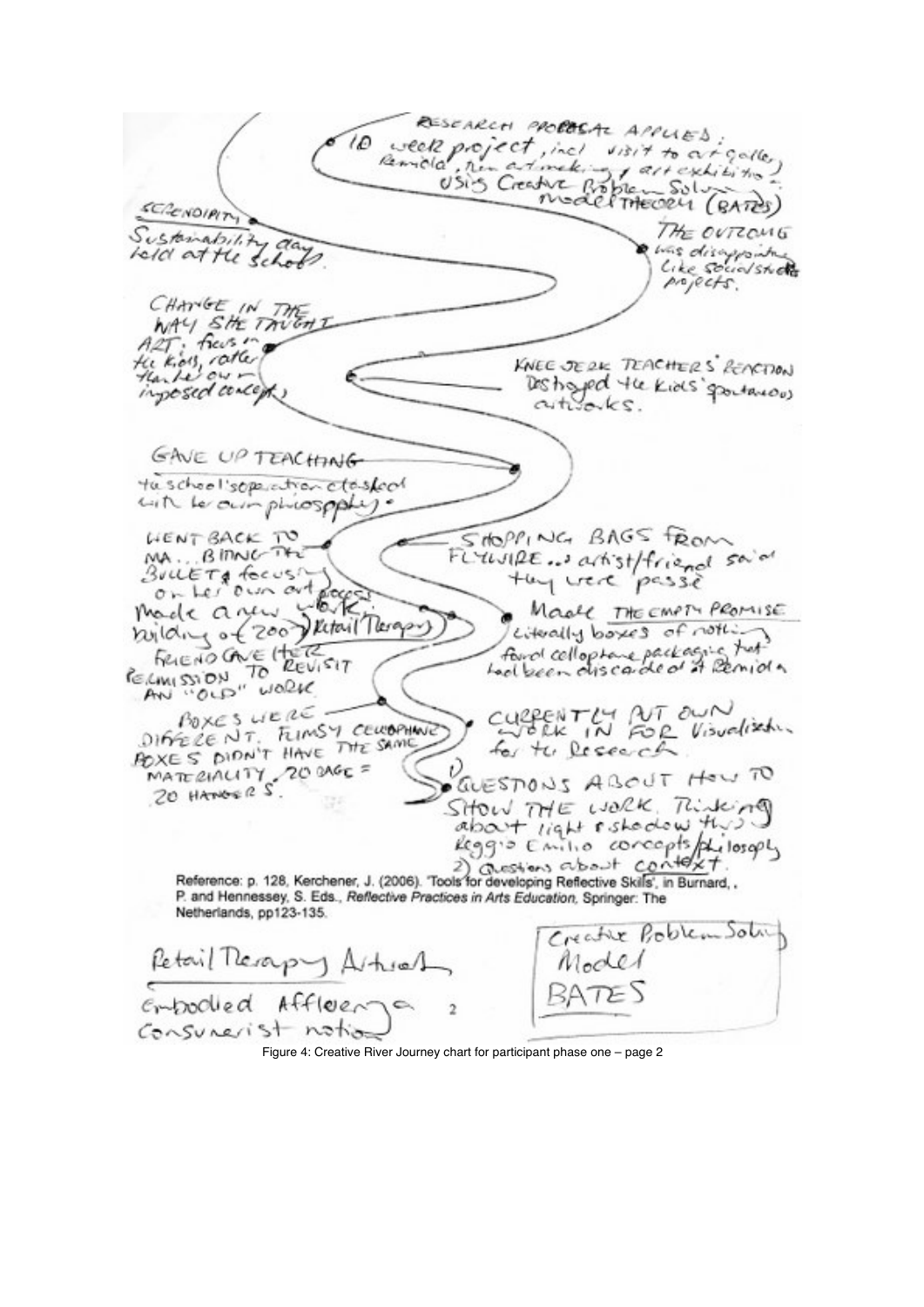#### **Sue Girak:**

I am an a/r/tographer. That is the most accurate term to describe who I am in regards to my arts practice-led research. The rhizomatic nature of this methodology (Irwin *et al*., 2006) embodies who I am and what I do. I cannot tease out each identity and place them in little boxes. A/r/tography does not exist for me in that way.

Though I am many things, principally I am an artist-teacher because my arts practice shapes my teaching practice and vice versa. As a teacher I want my students to have greater autonomy in the way they make their art by following similar processes that artists use. I am also an artist-researcher because my preferred mode of communicating my research is through my art. Furthermore, I am a researcher-teacher as my research has allowed me to articulate my tacit knowledge of pedagogy and make it possible to build upon my understandings. Therefore, as an a/r/tographer I go off on endless tangents continually learning and applying theory to my practice.

I had not heard of the project before Stevenson asked me to participate in her research. I accepted her offer immediately because I was looking for a way to document my reflective approach to practice. In my Masters study, one outcome is a solo exhibition and at the time of our first meeting I had chosen only a single artwork for my show. As such, when I met up with the Stevenson for our first interview, I was struggling.

As discussed earlier, the Creative River Journey provides opportunities for deep reflection. Through Stevenson's initial questioning I was able to pinpoint why I was struggling. I kept focusing on my previous research during my B.A. and couldn't move on. Stevenson gave me time to talk about past works and reflect on how they had shaped my current practice. Of course I had talked about my art before but I had not taken the time to truly reflect or identify critical moments that directed my practice. The first phase of the Creative River Journey enabled me to clarify my thoughts. I became more confident to express my ideas and move on from my B.A. to further develop concepts into new works for my M.Ed.

As part of the second phase of the project, I was asked to create my own Creative River Journey documenting another artwork. I found this part of the process more challenging than the first as I wanted to have the same level of interaction with Stevenson that I had experienced during Phase One. My reasoning was that through the interactive nature of a dialogue, I would be more likely to recall significant events. Another benefit of dialogue is that I often find myself arriving at new critical moments when I am asked to clarify my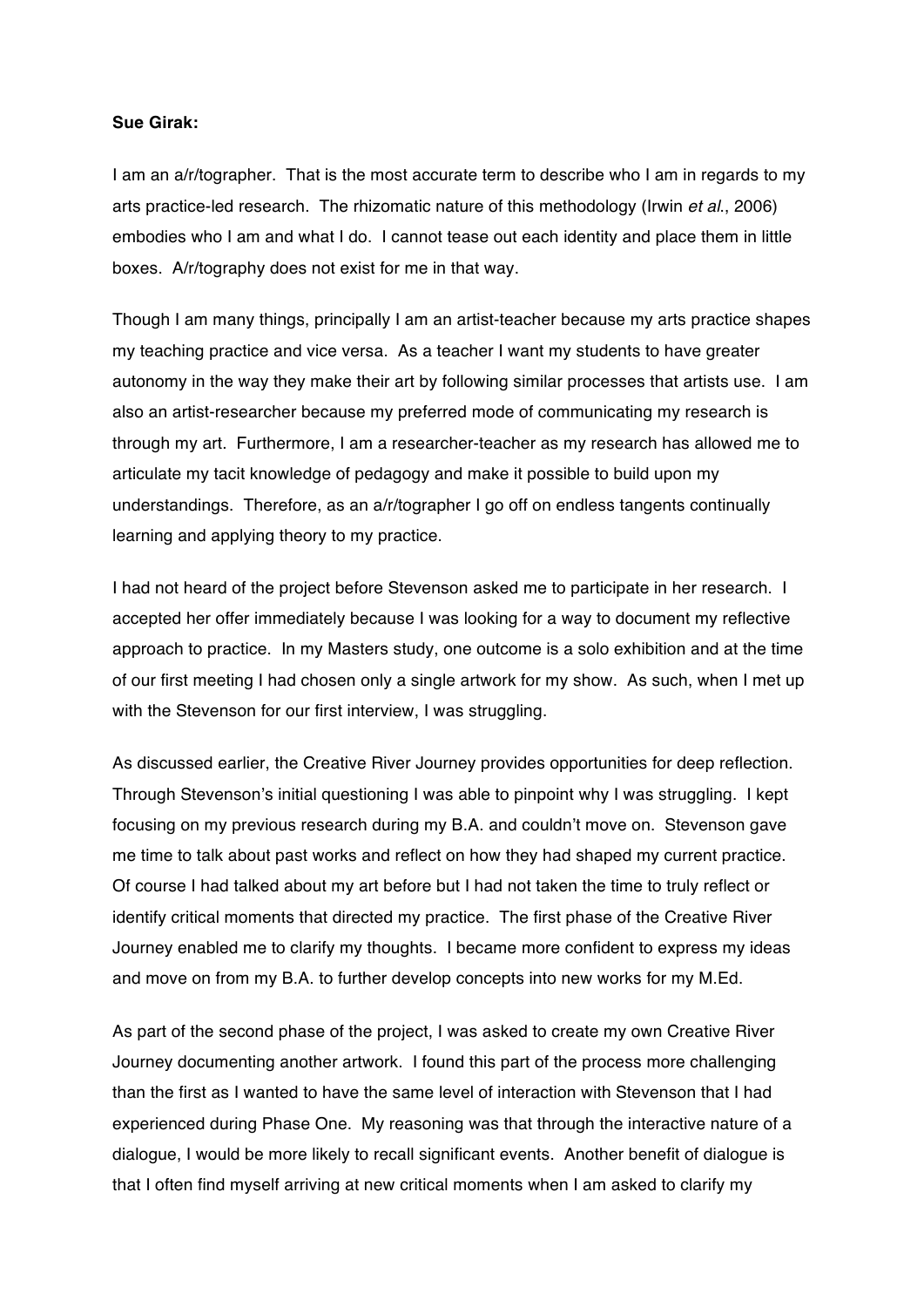thoughts and ideas. Often these moments of clarity occur when I am talking to my friends. As part of my methodology I have chosen to have regular conversations with a particular friend, which I record. These conversations are a record of my process and progress.

Considering I am an artist it would be reasonable to assume that the visual cue of the Creative River Journey would be helpful but I found it distracting. So when I was asked to write down my reflections, I felt torn. I wanted to fulfil my commitment to Stevenson but I wasn't sure how I could make the experience authentic. For me having to record my critical moments on paper made the process feel contrived since this was not the way I was used to reflecting. Finally, I abandoned the chart and decided to include a mix of diary entries and reflections.

Many of the aspects I reflected on in Phase Two did not become resolved artworks but this did not make the process pointless. On the contrary, by utilising a tool that enabled me to reflect-in-action (Schön, 1983) I was able to sift through my ideas and focus on the ones that showed the greatest potential. By participating in the Creative River Journey I began to recognise the signposts that were directing my practice. I became more confident and did not feel the need to act on every idea I had. Rather, I began to appreciate the importance of generating ideas as part of the creative process.

The final phase of the research project was a focus group where a number of Stevenson's participants discussed how they applied the Creative River Journey in order to enhance their own practices. Even though participants came from a broad range of arts disciplines, I found that in many cases our creative process was the same. This was beneficial to me. As I come from an arts education background, I have limited opportunities to discuss with other artists how they make their art. As an a/r/tographer, this phase gave me a greater insight into the creative process, which I intend to apply to my teaching and visual arts practice.

As a result of participating in the Creative River journey research I have become more focused when making art. By identifying critical moments that have shaped my arts practice, I was able to identify key themes that became a consolidated body of work consisting of sculptural pieces and photographic works. I found it astounding how quickly my ideas began to move from abstract concepts into visual representations of my research. In November 2011, I had one finished artwork along with a number of germinating ideas. By April 2012, I was able to have a trial exhibition where I could consider curatorial issues in preparation for my solo exhibition. Although I adapted the Creative River Journey to support my needs, I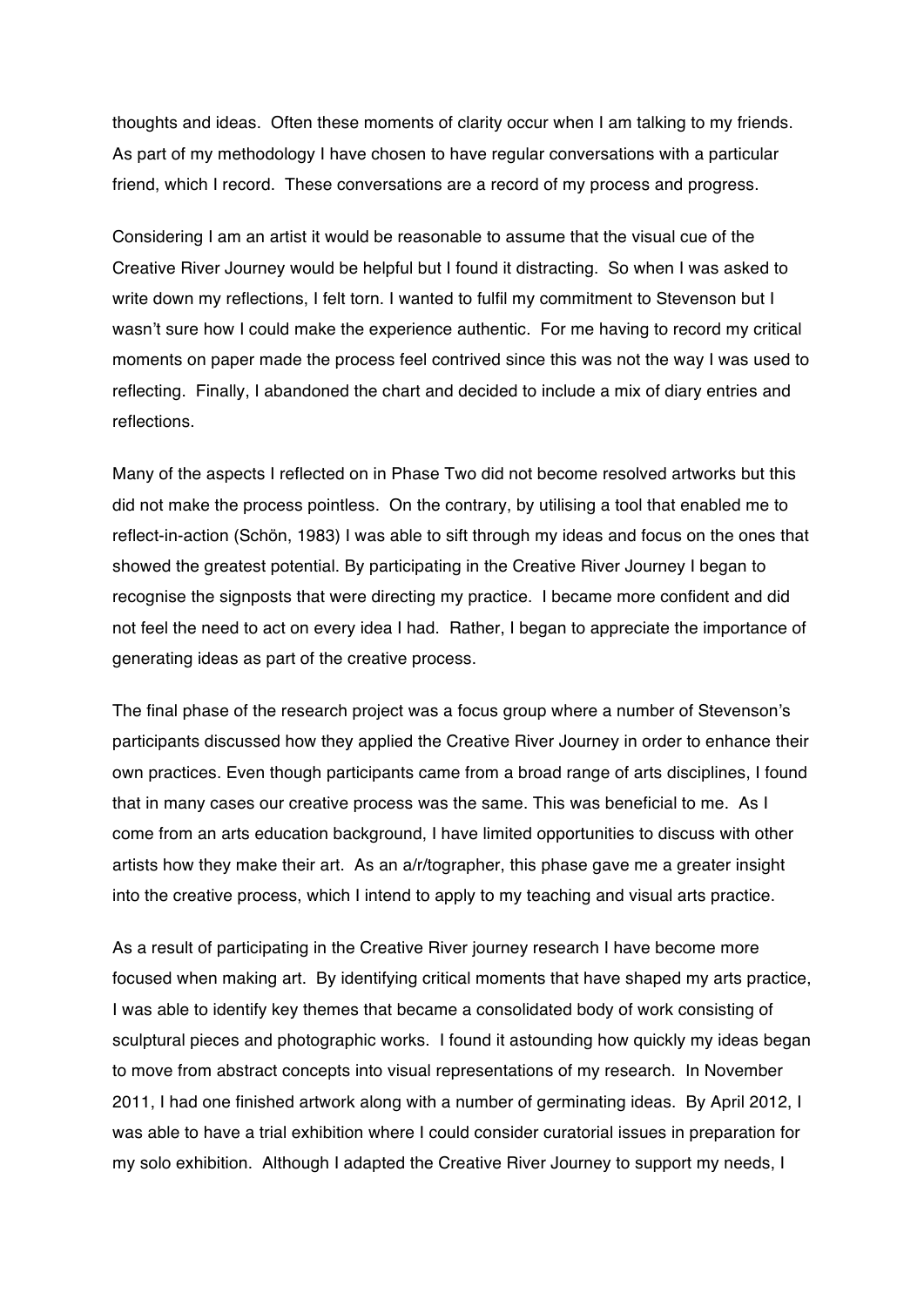found it a valuable tool that enabled me to effectively reflect-in-action and to circumvent the rhizomatic meanderings that often accompany my a/r/tography.

## **Stevenson & Girak:**

As co-authors, we have offered insights into the Creative River Journey project from theoretical and practical perspectives. We have sought to illustrate how the reflective arts practice in the project fosters knowledge construction within the practice-led research context. We have demonstrated how the project's use of independent and collaborative conversation and reflection provides the means to documents the critical moments in the participant's creative and research practice. Thus, we have identified the Creative River Journey itself as a useful tool in the methodological repertoire of practice-led researchers.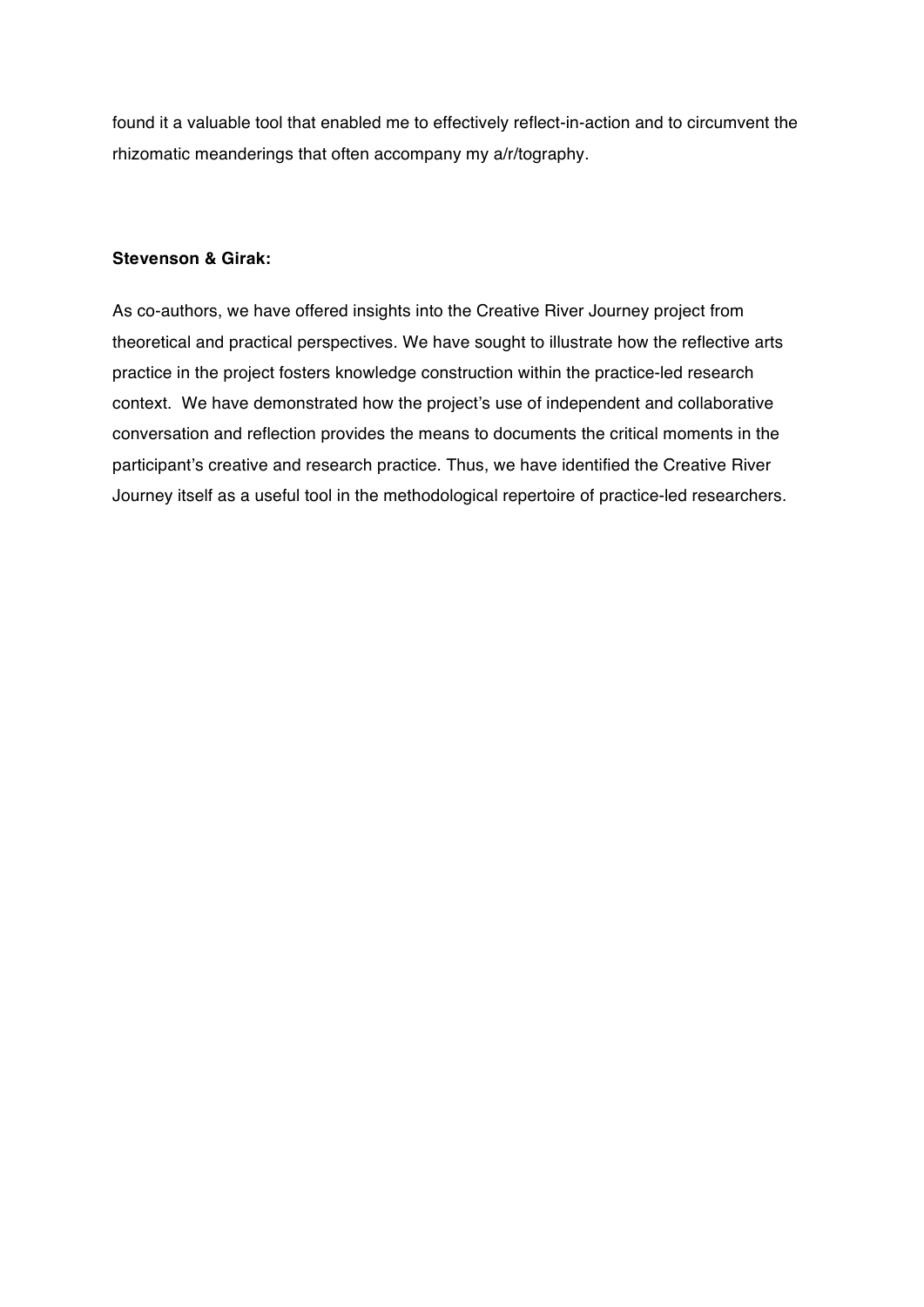### **Bibliography**

- BARRETT, E. & BOLT, B. (eds.) (2007) *Practice as Research: Approaches to Creative Arts Enquiry*, London: Tauris.
- BURNARD, P. (2000) How Children Ascribe Meaning to Improvisation and Composition: rethinking pedagogy in music education, in *Music Education Research,* 2(1): 7-23.
- BURNARD, P. (2004) Using Critical Incident Charting for Reflecting musical Learning, in *The Mountain Lake Reader*, 7-13.
- BURNARD, P. (2006) Rethinking the Imperatives for Reflective Practices in Arts Education, in Burnard, P. & Hennessey, S. (eds.), *Reflective Practices in Arts Education,* Dordrecht: Springer, 3-12*.*
- CROUCH, C. (2007) Praxis and the reflexive creative practitioner, *Journal of Visual Art Practice,* 1(2): 105-114.
- GRAY, C. & MALINS, J. (2004) *Visualising Research: A Guide to the Research Process in Art and Design,* Aldershot: Ashgate.
- GREEN, L. & HASEMAN, B. (eds.) (2006) *Media International Australia Journal (Practice-led Research issue),* vol.118.
- HASEMAN, B. (2006) A Manifesto for Performative Research in Green, L. & Haseman, B. (eds.) *Media International Australia Journal (Practice-led Research issue),* vol.118.
- HASEMAN, B. (2007) Rupture and Recognition: Identifying the Performative Research Paradigm, in Barrett, E. & Bolt, B. (eds.), *Practice as Research: Approaches to Creative Arts Enquiry*, London: Tauris.
- IRWIN, R., BEER, R., SPRINGGAY, S., GRAUER, K., XIONG, G., & BICKEL, B. (2006) The Rhizomatic Relations of A/r/tography, *Studies in Art Education,* 48(1): 70-88.
- IRWIN, R. & DE COSSEN, A. (2004) *A/r/tography: Rendering self through arts-based living inquiry,* Vancouver: Pacific Educational Press.
- IRWIN, R. & SPRINGGAY, S. (2008) A/r/tography as practice-based research in Springgay, S., Irwin, R., Leggo, C., & Gouzouasis, P. (eds.), *Being with a/r/tography,* Rotterdam: Sense Publishers.
- KERCHNER, J. (2006) Tools for Developing Reflective Skills in Burnard, P. & Hennessy, S. (eds.), *Reflective Practices in Arts Education*, Dordrecht: Springer.
- LA JEVIC, L. & SPRINGGAY, S. (2008) A/r/tography as an Ethics of Embodiment: Visual Journals in Preservice Education*, Qualitative Inquiry,* 14(1): 67-89.
- MOON, J. (1999) *Reflection in Learning and Professional Development,* London: Kogan Page Ltd.